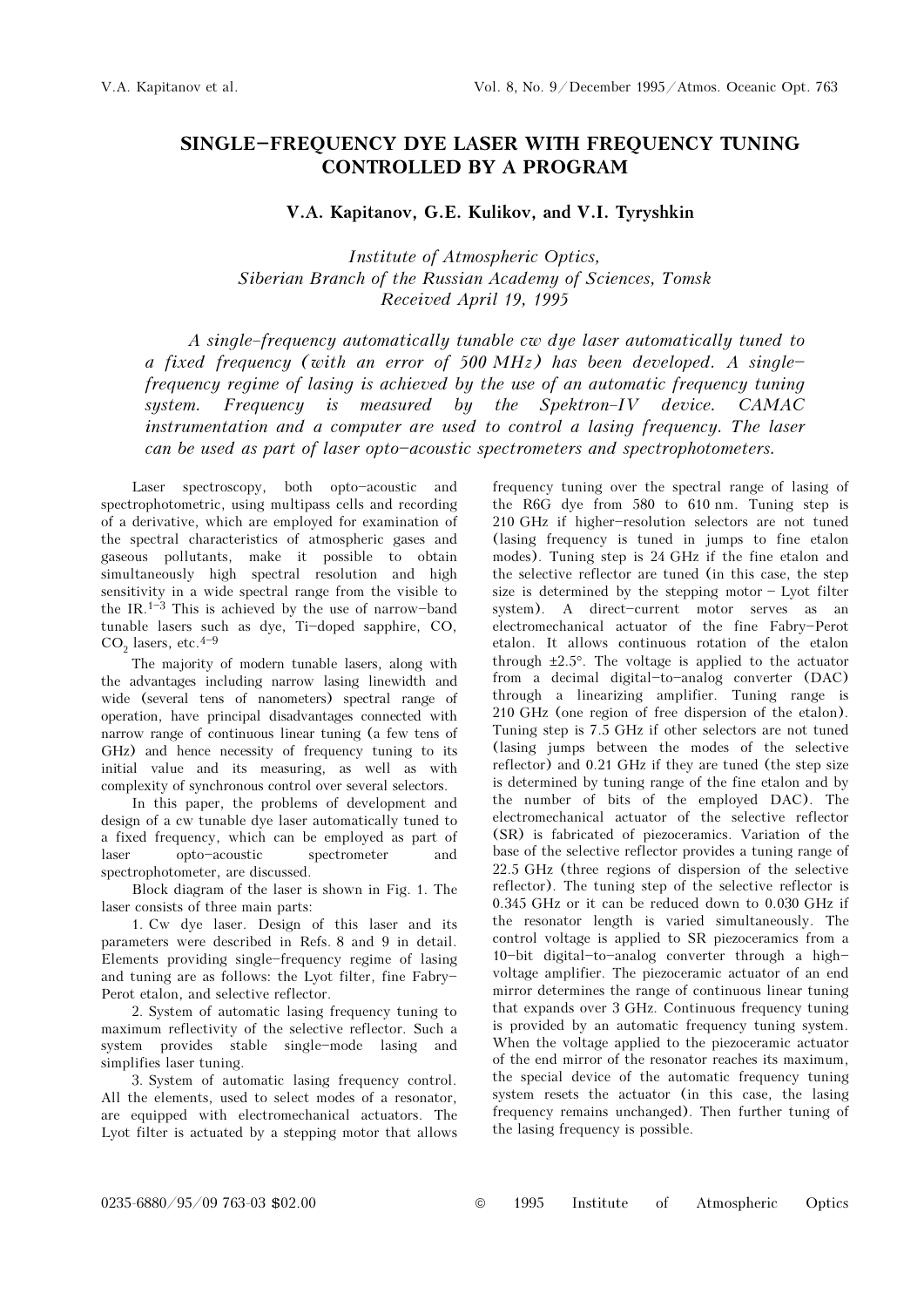

 $FIG. 1. Single-frequency\ dye\ laser\ with\ automatic$ frequency control system: 1) argon pumping laser, 2) pumping mirror, 3) dye jet, 4) end mirror of the resonator, 5) rotating mirror of the laser, 6) Lyot  $filter, 7)$  fine Fabry-Perot etalon, 8) selective reflector, 9) automatic frequency tuning system, 10) electromechanical actuator of the Lyot filter, 11) electromechanical actuator of the fine etalon, 12) high-voltage amplifier, 13) wavelength measuring device, 14) photodetector, 15) interface of the wavelength measuring device,  $16$ ) analog-to-digital converter, 17) control module of the stepping motor, 18) digital-to-analog converter, 19) CRATE-CAMAC controller, 20) interface of the CRATE-CAMAC controller, 21) computer.

Lasing frequency was measured by the Spektron-IV wavelength measuring device developed at the Institute of Physics of the Belorussian Academy of Sciences. Spectral range of measurements is 440-1060 nm, relative measurement error is 0.0004%, and one measurement cycle lasts 0.25 s.

A CAMAC system is used for shaping of control signals for lasing frequency selectors and for collection of experimental data on the spectra being studied. Standard CAMAC modules are used such as digital-toanalog converters, control module of the stepping motor (CMSM), and analog-to-digital converters.

A computer links all modules of the frequency control system and controls the lasing frequency by a special automated program. Two interfaces serve for information exchange among the wavelength measuring device, CRATE-CAMAC controller, and computer.

The lasing frequency is controlled in two ways:

1. By an algorithm of tuning to a fixed frequency with the help of the Spektron-IV device used for frequency measuring with an error of the order of 500 MHz. Instrumental constants of the electromechanical actuators (minimal tuning step of the selector), Lyot filter, fine Fabry-Perot etalon, selective reflector, regions of free dispersion of the fine

etalon and selective reflector, and initial frequency are used as input data. Next, the current lasing frequency is measured, and the direction and the number of tuning steps for all selectors are calculated. After tuning of the selectors at preset number of steps, lasing frequency is measured again, and tuning is terminated if the difference between the measured frequency and the given frequency falls within the limits of the experimental error, otherwise, it is continued to decrease this difference.

2. By an algorithm of frequency tuning over the range of lasing of dye, which is implemented in the following steps:

a) Step-by-step tuning of lasing frequency. The step size can be changed depending on a specific problem. Minimal step size is determined by the lasing linewidth.

b) Collection of experimental data after every step and their statistical processing. The number of measurements may be changed as dictated by the conditions of the experiment.

The algorithm implements step-by-step tuning of the selective reflector (SR) of the laser, whereas other selectors are tuned to the SR to preserve coincidence of their transmission band centers. It should be noted that the Lyot filter and the fine Fabry-Perot etalon are tuned programmatically, whereas the laser resonator is tuned to the SR by means of a specially designed electronic unit called automatic frequency tuning system. Tuning range of the selective reflector is limited by the potentials of its piezoceramic actuator and is about 22.5 GHz (three regions of free dispersion). After laser has been tuned to 22.5 GHz, the selective reflector resets. In so doing, the lasing frequency remains unchanged, since the mode of the selective reflector spaced from its initial value by three regions of free dispersion, i.e., by 22.5 GHz, determines the lasing frequency.

Analogous technique is applied to the fine etalon too. When the etalon is tuned over one region of dispersion (210 GHz) and the potentialities of the electromechanical actuator have been exhausted, the actuator resets, and the lasing frequency is determined by a neighbouring mode of the fine etalon. The lasing frequency is measured with minimum possible step determined by error of measuring device and is multiple of tuning step size.

In conclusion, we present the specifications of the dye laser.

| 30      |
|---------|
| 30      |
| 3       |
|         |
| 80      |
| 580-610 |
|         |